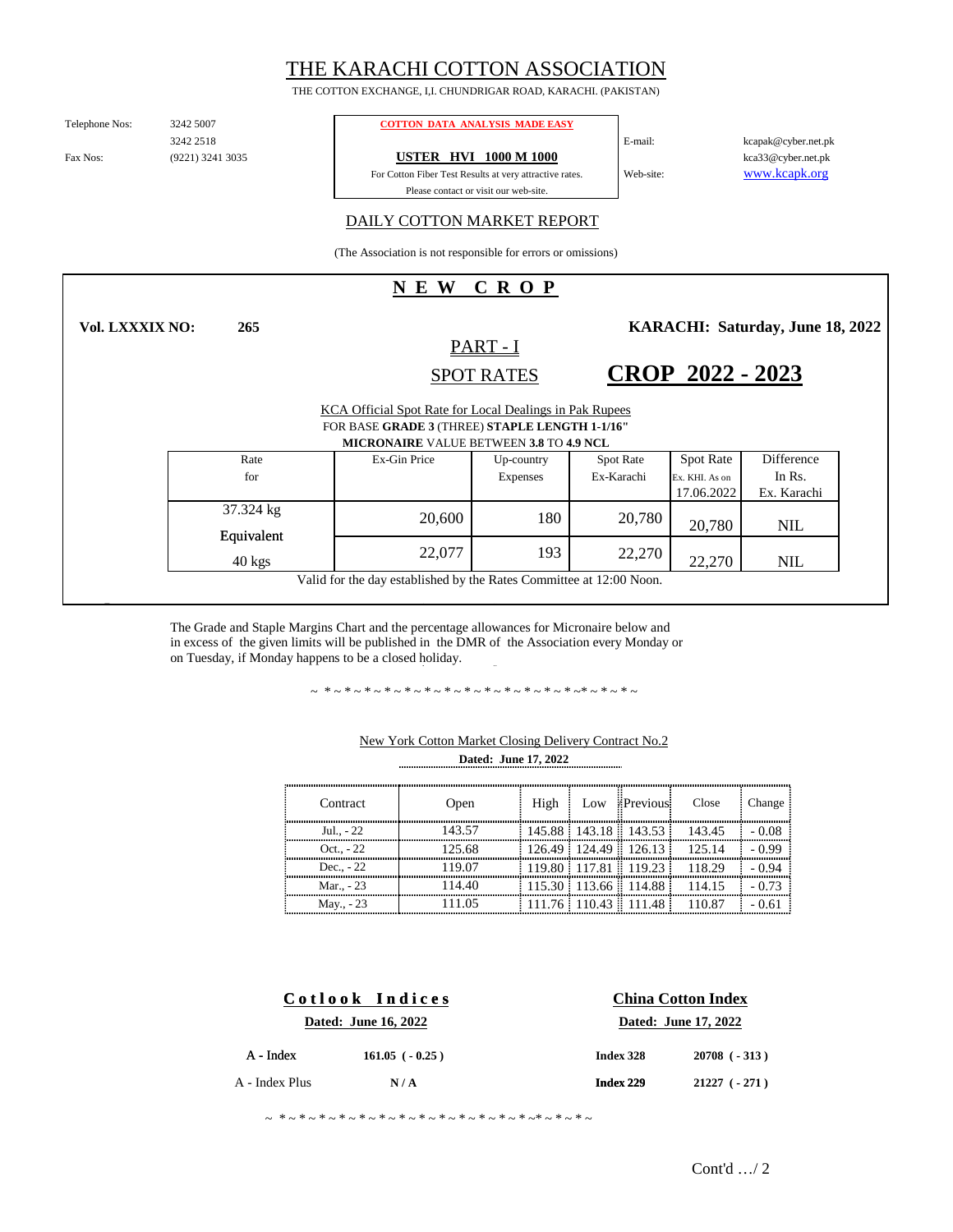| (DOMESTIC TRANSACTION)<br>Dated: June 18, 2022<br><b>NEW CROP, 2022-23</b>                                                         |                                   |  |  |
|------------------------------------------------------------------------------------------------------------------------------------|-----------------------------------|--|--|
|                                                                                                                                    |                                   |  |  |
|                                                                                                                                    |                                   |  |  |
|                                                                                                                                    |                                   |  |  |
| <b>Station</b><br>Rate<br><b>Station</b><br><b>Bales</b><br><b>Bales</b>                                                           | Rate                              |  |  |
| 1200<br>Tando Adam<br>20700 / 20900<br>Hyderabad<br>400                                                                            | 20600 / 20800                     |  |  |
| 20700 / 20800<br>Burewala<br>400<br>Shahdad Pur<br>100                                                                             | 21500                             |  |  |
| 400<br>20600 / 20750<br>Sanghar                                                                                                    |                                   |  |  |
|                                                                                                                                    |                                   |  |  |
| <u>PART - III</u>                                                                                                                  |                                   |  |  |
| X P O R T S<br>(E                                                                                                                  |                                   |  |  |
|                                                                                                                                    |                                   |  |  |
| Registration:-<br>Shipments:-                                                                                                      |                                   |  |  |
| <b>CROP</b><br>PERIOD - (MY 2021-22)<br><b>BALES</b><br>PERIOD- (MY 2021-22)<br><b>CROP</b>                                        | <b>Bales</b>                      |  |  |
| 01-08-21 to 28-02-22<br>$2020 - 2021$<br>01-07-21 to 28-02-22<br>2020-21                                                           |                                   |  |  |
| 01-08-21 to 28-02-22<br>2021 - 2022<br>17,875<br>01-07-21 to 28-02-22<br>2021-22                                                   | 17,875                            |  |  |
| Total:-<br>17,875<br>Total:-                                                                                                       | 17,875                            |  |  |
| Source: Trade Development Authority of Pakistan<br>Source: Trade Development Authority of Pakistan<br>* ~ * ~ * ~ * ~ * ~          |                                   |  |  |
| <u> PART - IV</u><br><u> PART - V</u>                                                                                              |                                   |  |  |
| (IMP O R T S)                                                                                                                      | (Mills Consumption of Raw Cotton) |  |  |
| Cotton Season 2021 - 2022 (Provisional)                                                                                            |                                   |  |  |
| Month<br><b>Bales</b><br>PERIOD - (MY 2021 - 22) (Provisional)<br>Qty. in MT                                                       |                                   |  |  |
| 486,841<br>Aug., to March, 2022<br>Aug., to November, 2021                                                                         | 5,378,706                         |  |  |
| April, 2022<br>76,561<br>December., 2021                                                                                           | 1,346,147                         |  |  |
| Total:-<br>563,402<br>Total:-                                                                                                      | 6,724,853                         |  |  |
| Source: Pakistan Bureau of Statistics<br>Source: Textile Commissioner's Organization<br>$- * - * - * - * - * - * -$                |                                   |  |  |
| (ARRIVAL CROP 2021-22<br>COMPOSITE EXCHANGE RATES)                                                                                 |                                   |  |  |
| As on March 01, 2022 (Final)                                                                                                       | Date; June 18, 2022               |  |  |
| In Bales                                                                                                                           |                                   |  |  |
| Pakistan<br>Punjab<br>Sindh                                                                                                        |                                   |  |  |
| N/A<br>3,513,143<br>7,441,833<br><b>Total Arrivals</b><br>3,928,690                                                                |                                   |  |  |
| 16,000<br>" to Exporters<br>15,400<br>600                                                                                          |                                   |  |  |
| 7,332,000<br>" to Mills<br>3,842,712<br>3.489.288<br>Unsold Stocks as on 01-03-2022<br>93,833<br>Source: National Bank of Pakistan |                                   |  |  |
| Source: PCGA                                                                                                                       |                                   |  |  |
| *ん*ん*ん*ん*ん*ん*ん*ん*ん*ん*ん*ん*ん*ん*ん                                                                                                     |                                   |  |  |
| SUMMARY OF COTTON ARRIVAL IN 2021- 22 AND 2020- 21 AS ON 01.03.2022 (Final)                                                        |                                   |  |  |
| $2021 - 22$<br>$2020 - 21$                                                                                                         |                                   |  |  |
| <b>PUNJAB</b><br><b>TOTAL</b><br><b>PUNJAB</b><br><b>SINDH</b><br><b>SINDH</b>                                                     | <b>TOTAL</b>                      |  |  |
| Total Arrival:<br>3,928,690<br>3,513,143<br>7,441,833<br>3,501,580<br>2,136,169<br>Difference in bales                             | 5,637,749                         |  |  |
| 1,376,974<br>1,804,084<br>427,110<br>$\%$<br>12.20<br>32.00<br>64.46                                                               |                                   |  |  |
| <b>Monthly Flow</b><br>$\overline{\phantom{a}}$<br>---<br>---                                                                      |                                   |  |  |
| Sales to TCP<br>$\bar{\phantom{a}}$<br>----<br>---                                                                                 |                                   |  |  |
| Sales to Exporters<br>4,400<br>15,400<br>600<br>16,000<br>65,800                                                                   | 70,200                            |  |  |
| Sales to Mills<br>3,489,288<br>3,842,712<br>7,332,000<br>3,345,207<br>5,375,941                                                    | 5,375,941                         |  |  |
| Unsold stocks<br>93,833                                                                                                            | 191,608                           |  |  |

 $-$  : 2 :  $-$ 

### **N O T I C E**

## **Subject: Renewal of Cotton Broker's licence for the year 2022-2023**

It is notified for the information of the Licenced Cotton Brokers of the Karachi Cotton Association that renewal fee for the year 2022-2023 in respect of Licences is required to be paid latest by 30th, June' 2022. Licenced Cotton Brokers of the Association are therefore requested to kindly renew their licences by paying a sum of Rs. 250/- as renewal fee before the specific date.

Brokers having Rooms, Booths or Seats in Rooms of the Cotton Exchange are also requested to pay in advance Licence fee / Rent in respect of their Booths and Seats for the year 2022-2023 at the earliest.